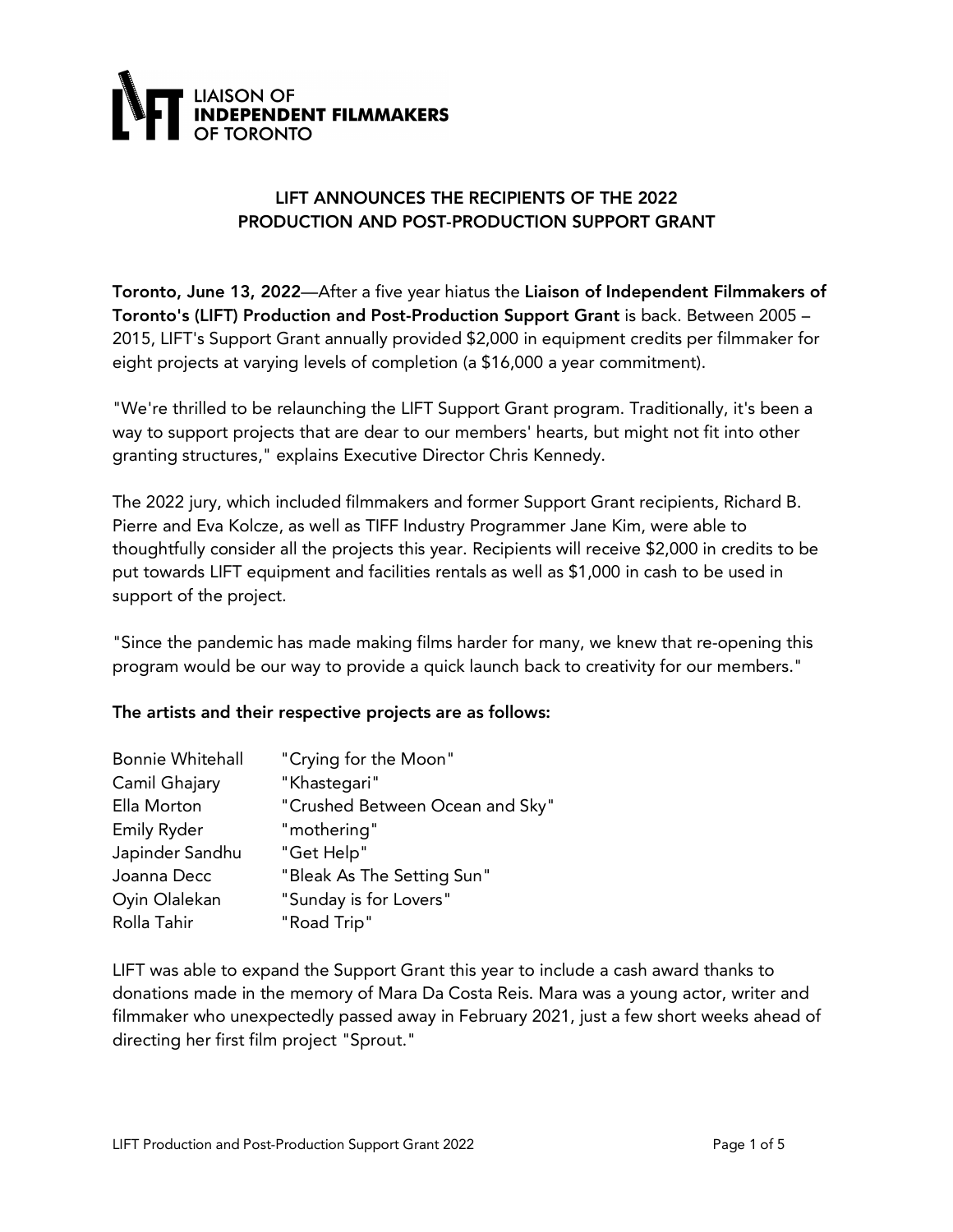## LIAISON OF<br>**INDEPENDENT FILMMAKERS**

As her mother, Helga Marinzel explained to us last year:

"Mara was a creative being, who loved the magic of life, art and nature. As a child, Mara demonstrated a unique gift of connecting with plants, animals and people: an ability she embodied into adulthood. Mara expressed her vision and relationship to the invisible as an actor, writer and filmmaker. Mara saw film as a vehicle that can express the ineffable power of images through a symbiosis of the camera's magnetism and the inner sensibility of a human being. She was intrinsically aware of the complexity that can be transmitted through the ability of film to use images and dialogues to reveal the layered, the secret and the hidden. Mara was attuned to the pulse of the music of Mother Earth and was preparing to make a film called 'Sprout' to share her experience of nature's power."

Our aim was to select projects that reflect Mara's unique creative vision and independent spirit as an artist. We hope that these eight films are indicative of that spirit. If you are interested in making a donation in the memory of Mara you can learn more at our Donate page: https://lift.ca/donate-in-support-of-contemporary-film



## 2022 SUPPORT GRANT RECIPIENTS

Bonnie Whitehall is a multidisciplinary artist, educator and web designer working at the intersections of feminist ethics, activism and the humanities. She/her focuses on social inequities, space colonization, vulnerable ecosystems and dismantling colonial forms of 'knowledge' by using her art as a means of social commentary and political activism. Whitehall recently completed her MFA in Documentary Media at Toronto Metropolitan University (2021) and is in production on a short film shooting on 16mm as well as writing her first feature documentary script treatment.

Camil Ghajary is an emerging visual artist and filmmaker based in the GTA. Her first independent short documentary "When We Leave" was filmed in Iran and explores the intersections of immigration, socioeconomic inequality and family in Iranian society. She finds inspiration in stories about war, immigration, and revolution. Her upcoming film "Khastegari" is the story of a young Iranian woman who is faced with the difficult decision of betraying her sister in exchange for a better life in Canada.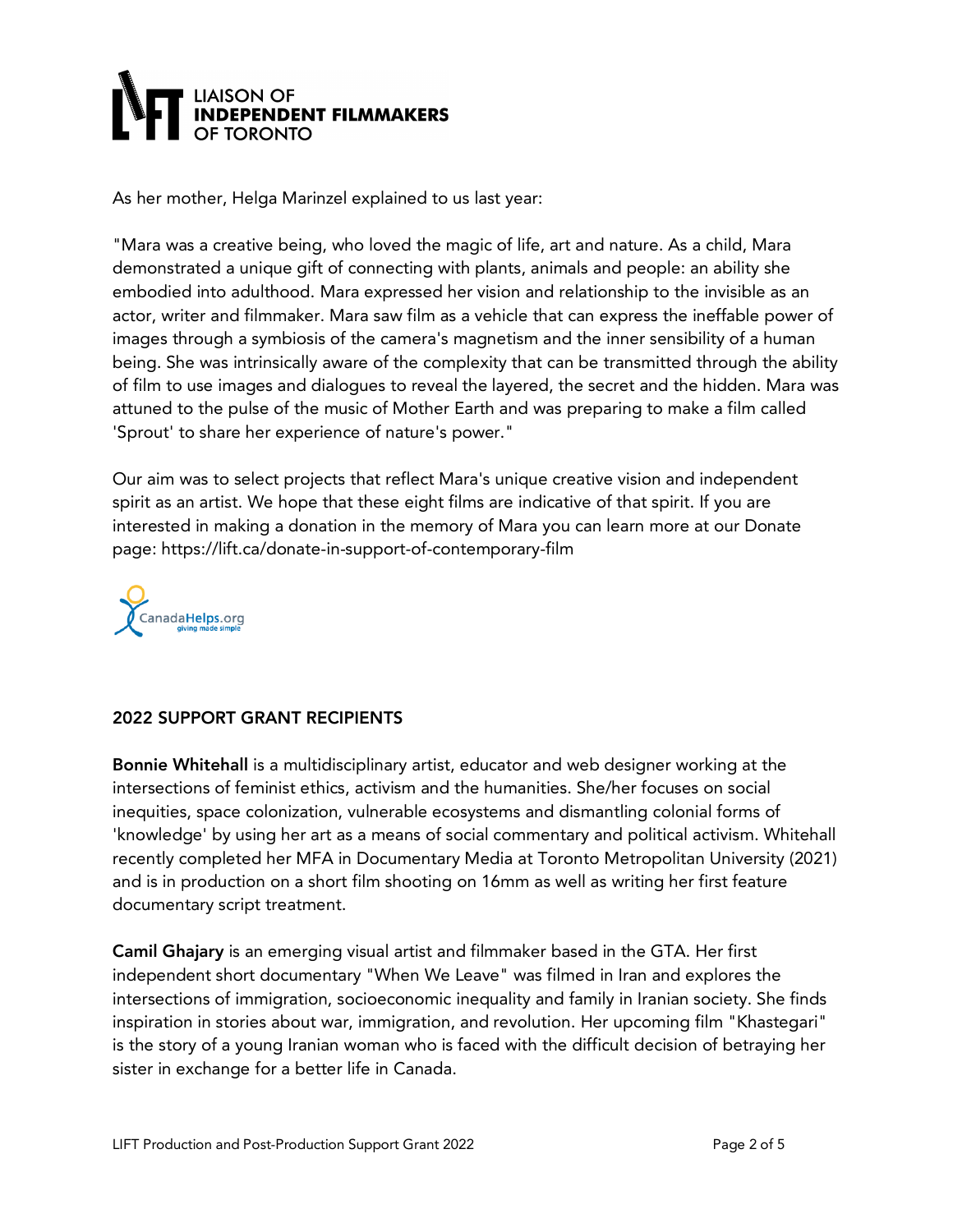# **LIAISON OF<br>INDEPENDENT FILMMAKERS**

Ella Morton (she/her) is a Canadian visual artist living in Tkarón:to/Toronto. Her expedition based practice has brought her to residencies and projects across Canada, Scandinavia and Antarctica. Working within photography and film, she uses experimental analogue processes to capture the sublime and fragile qualities of remote landscapes. Her work has screened internationally, including the Future of Film Showcase (Toronto), Antimatter Media Art (Victoria), Arctic Film Festival (Norway), Alchemy Film & Media Arts Festival (Scotland), Engauge Experimental Film Festival (Seattle), VASTLAB Experimental (Los Angeles) and the COP26 UN Climate Change Conference (Glasgow). She earned a BFA from Parsons School of Design (New York) and an MFA from York University (Toronto). https://www.ellamorton.com

Emily Ryder is passionate about telling stories that explore queer becoming, womanhood, and the complexity of intergenerational relationships. Her work has enjoyed screenings at festivals across North America and Europe, and has garnered recognition from institutions like the UN Women USA GCC, the Canadian Society of Cinematographers, Cinema Audio Society, and the Canadian Cinema Editors Association. Looking ahead, Emily hopes to continue to develop her creative voice within the landscape of contemporary Canadian cinema, and when it's not her turn to speak, she hopes to use her diverse skillset to amplify the voices of those creating art around her. https://emilyryder.ca

With 8 years of professional industry filmmaking experience, **Japinder Sand**hu has created documentaries and films for Ontario College of Teachers, Federal NDP, and more. Japinder's passion for culture, art, and discovery serve as a driving force for his passion to tell stories through different mediums. With a background in computer science and AI, Japinder is able to combine art and technology to create innovative storytelling.

Joanna Decc is an actor, writer, and filmmaker based in Tkaronto. As a filmmaker she is interested in the mundane, and overlooked, as well as nuances of the human experience. Her work tends to centre on the darker elements of human existence, often encompassing a melancholic stain. She enjoys working with a variety of mediums, with a particular interest and passion for analog film. https://joannadecc.com/Home

Oyin Olalekan is a writer, producer, and publicist based in Toronto. As the Programs Manager at POV Film she designs programming for QBIPOC filmmakers, and champions emerging stories from diverse communities. She has been responsible for the marketing strategy (traditional and online), for premiere screening events across Canada and the United States, and curated programming at the DOC Institute. In 2020 she designed publicity campaigns for cutsleeve and their EP "The Parts We Could Not Abandon." She is a Winter Tangerine writing fellow and alumnus of the Beats + Intentions 2020 Playwright Unit. She is the director of the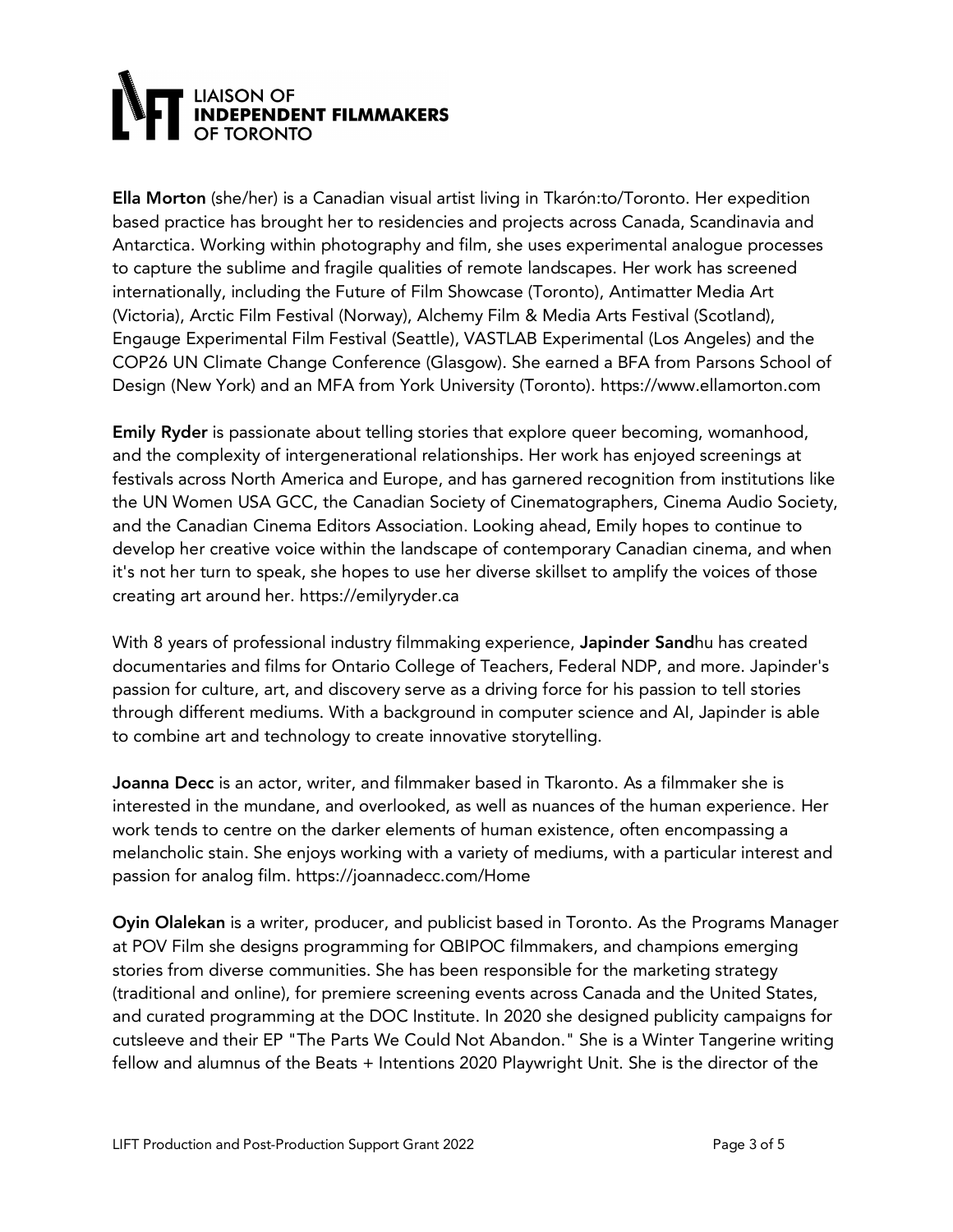

short film "Sunday is for Lovers," and with two feature films in development, she is always reaching for the next story to tell. She holds an M.A. in Media Production from Ryerson University.

Rolla Tahir is a filmmaker and director of photography based in Toronto. She's lensed short, narrative and experimental films, which screened across Canada and internationally, including the UK, Germany, the States and Guatemala. Obsessed with the durability, longevity and spontaneity of the analog film medium, Rolla has worked with Super 8mm, 16mm and 35mm to explore the analog process and its possibilities. Her work often returns to themes of belonging, transience and the unknown as they pertain to those existing in liminal and interstitial spaces. Rolla's first short film "Sira" was selected to screen at the 43rd Toronto International Film Festival, her latest film "a'hwa," a short doc-hybrid, is screening at Breakthroughs Film Festival in June 2022. https://www.smokingapples.ca

#### JURY MEMBERS

Jane Kim is the Industry Programming Producer at TIFF, where she produces TIFF's creators' programmes, including Filmmaker Lab, Rising Stars, Writers' Studio, CBC Screenwriter Award, Micki Moore Screenwriter Residency and Talent Accelerator. She also curates Conference sessions and year-round Industry events, workshops, dialogues, and forums.

Eva Kolcze is a Toronto-based artist who creates films and installations that investigate themes of landscape, architecture, and the body. Her work has screened at venues and festivals including the National Gallery of Canada, Musée d'art contemporain de Montréal (MAC), MOCA Toronto, the Gardiner Museum, Nuit Blanche, Cinémathèque québécoise, Birch Contemporary, and the Images Festival. She holds a Bachelor of Fine Arts from OCAD University and a Master of Fine Arts from York University. https://www.evakolcze.com

Richard B. Pierre is an award-winning multiracial Black filmmaker who has written and directed over a dozen shorts that have been broadcast globally and screened in festivals worldwide. His work tackles a range of genres and subject matter; most recently focusing on race. His first documentary "What Are You?" was nominated for a 2020 Golden Sheaf Award and premiered on TVO. His latest fiction short "An Uninvited Guest" funded by the Ontario Arts Council won Best Thriller at the 2020 HollyShorts Film Festival, was nominated for a 2021 Golden Sheaf Award, and was broadcast nationally on CBC. His one-hour documentary on the 1992 Yonge Street uprising aired this past May on Citytv. https://www.richardbpierre.com